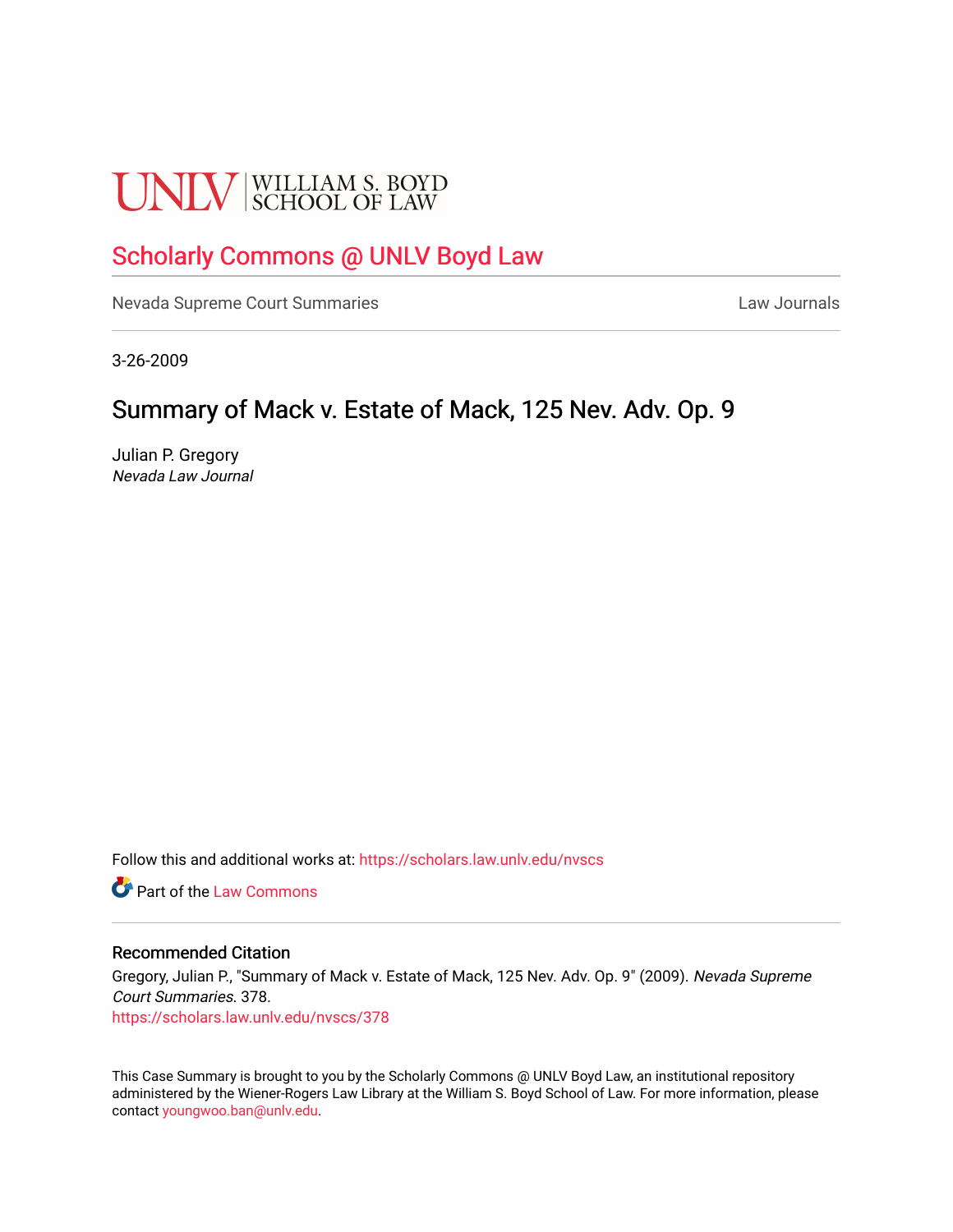## *Mack v. Estate of Mack*, 125 Nev. Adv. Op. 9 (Mar. 26, 2009)<sup>1</sup>

## **FAMILY LAW – DIVISION OF MARITAL ASSETS**

#### **Summary**

Appeal from a district court nunc pro tunc order memorializing an oral order entered by the former presiding judge in a divorce case.

#### **Disposition/Outcome**

Affirmed the district court nunc pro tunc order memorializing the earlier order dividing martial assets.

#### **Factual and Procedural History**

Charla and Darren Mack were married on May 13, 1995 in Lake Tahoe, California. Charla filed the divorce action on February 8, 2005. Darren filed an answer and counterclaim on March 23, 2005. Division of property was one of the key disputes and the district court held a hearing on that issue on January 6, 2006.

Judge Weller issued oral orders mandating, *inter alia*: that within forty-eight hours of the agreement being written, Darren must pay Charla \$480,000; that a Qualified Domestic Relations Order (QDRO) be executed resulting in Charla receiving \$10,000 in monthly support from Darren's pension fund for a five-year period; and that Charla, Darren's mother Joan Mack, and the business entities owned by Darren and Joan (Palace, Mack & Mack I, and Mack & Mack II) would all sign releases waiving their rights to sue. Darren told the court that he would need to take the agreement to the people from whom he intended to borrow the money. The court allowed Darren to do so, and asked Charla's attorney, Shawn Meador, to write up the agreement by January 20, 2006. The court then thoroughly questioned both parties as to whether they understood its orders.

After the hearing, the Darren and Charla each submitted a proposed order, and the two drafts differed from each other. Charla filed an objection to Darren's proposed order, particularly to Darren's claim that he did not have authority to waive Joan's or Palace's right to sue; Charla argued that if Darren did not have the authority to do so, he should not have indicated otherwise. Darren's attorney, Jan Shaw, filed an affidavit in response in which Shaw claimed the root of the problem was whether Joan and the business entities would or would not sign waivers of all right to sue Charla and Charla would reciprocate. Shaw alleged that all the parties had done all they were required to do, and that all Charla had to do was pursue the non-parties' releases and waivers. Charla then filed an emergency motion for order to show cause, or, in the alternative, to enforce the settlement agreement, a motion for order shortening time to respond, and a motion for an award of attorneys' fees and costs. Charla alleged that Darren was creating delay to increase costs. Furthermore, Charla argued that she was not responsible to pursue waivers from Joan, Palace, and the Mack & Mack entities. Darren responded that the waivers are an issue

<sup>&</sup>lt;sup>1</sup> By Julian R. Gregory.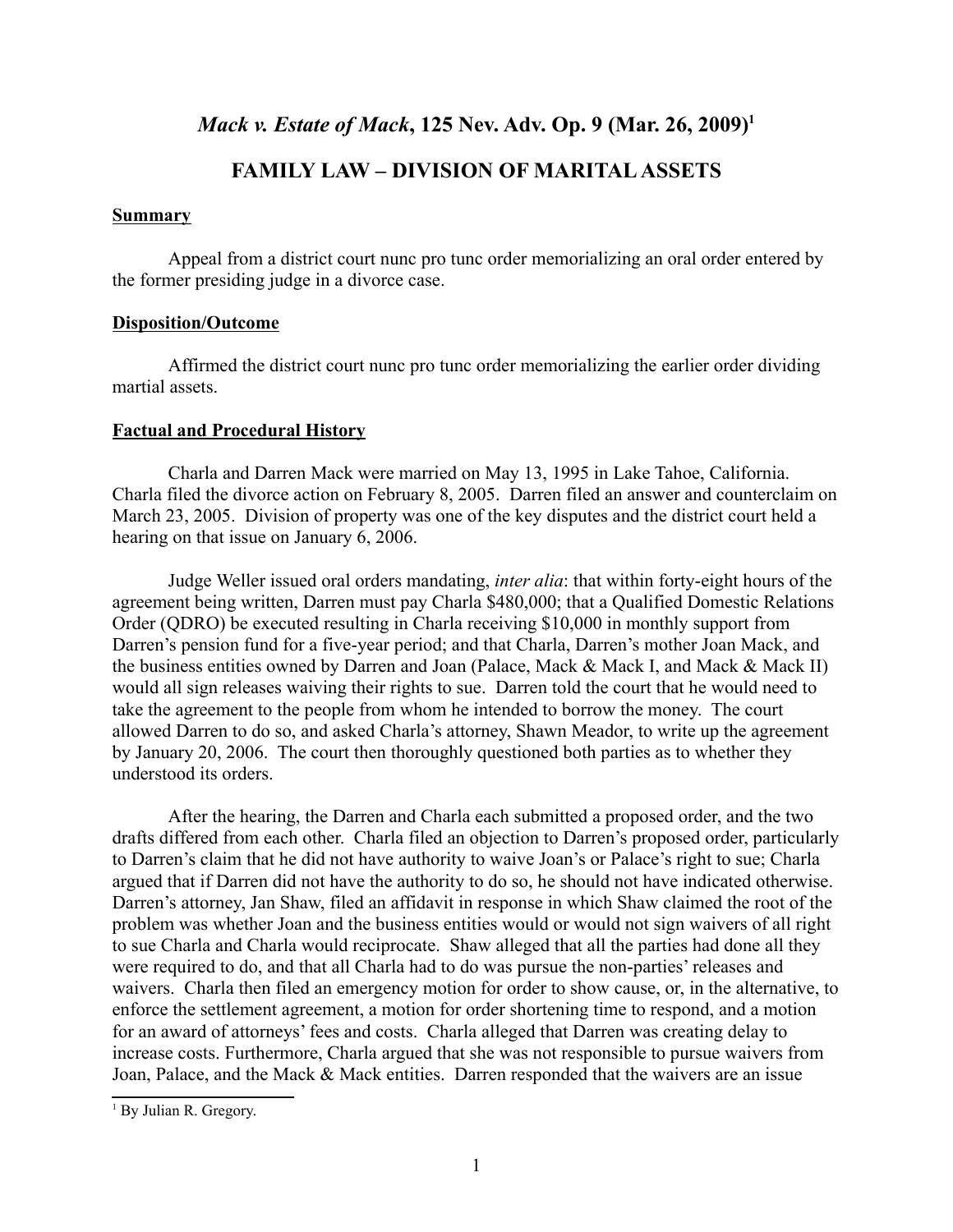between Charla and Joan, Palace, and the Mack & Mack entities. Next, Charla filed a notice of acceptance of settlement and request for entry of order, agreeing to waive the requirement that Joan and Palace waive their right to sue. In exchange, Charla would reserve any claims or defenses she may have had against Joan and Palace, unless Joan and Palace agreed to sign those waivers, in which case Charla would also provide a waiver. Darren filed an objection and Charla issued a subsequent reply.

On Mary 24, 2006, the district court held a hearing on these issues. Judge Weller reaffirmed his January 9, 2006 oral order. At this hearing, Darren requested to know Charla's physical address and Charla reluctantly agreed.

On June 12, 2006, Charla was killed, and Judge Weller was shot. Darren was convicted of both Charla's murder and Judge Weller's attempted murder. Subsequently, the district court allowed the Estate of Charla Mack to substitute for Charla in the divorce proceedings. On December 5, 2006, the Estate filed a motion for entry of an order nunc pro tunc, in which it sought to have Judge Weller's oral orders of January 9, 2006 and May 24, 2006 codified in a written order. Darren filed an opposition and motion to dismiss, arguing that the nunc pro tunc order was inappropriate. At the hearing, Darren argued that a divorce action must be dismissed upon the death of one of the parties. The Estate filed a reply and opposition to Darren's motion to dismiss, arguing that Nevada has long recognized that property issues do not abate at death, and that Judge Weller issued an enforceable decision.

The district court entered an order nunc pro tunc. The district court determined that it had authority to enter an order nunc pro tunc and to render the record truthful as to the acts done or intended to be done by the district court without changing the actual judgment rendered. The district court concluded that, had a written order been available, Judge Weller would have signed it immediately. Some factors that the district court relied in finding a factual basis for a nunc pro tunc order included: (1) Judge Weller's questioning of the parties and the parties' subsequent agreement to the settlement; (2) Judge Weller's statement that the settlement "shall be the order of the court"; (3) Judge Weller's assignment to Charla's attorney to draft the order; and (4) Judge Weller's statement that if the parties were unhappy with his ruling they were free to appeal.

#### **Discussion**

The court discussed four issues inherent in this appeal. First, whether the Nevada Supreme Court may take judicial notice of the appellant's convictions for the murder of Charla Mack and the attempted murder of Judge Weller. Second, whether the district court's order nunc pro tunc was appropriate. Third, whether the QDRO issued was a violation of the Employee Retirement Income Security Act (ERISA). Fourth, whether appellant, as a slayer-beneficiary, may benefit from his wrongdoing in the ERISA context.

#### Judicial Notice of Appellant's Conviction for the Murder of Charla Mack

The appellant argued that the record of the appeal did not contain mention of the criminal proceedings that occurred after the filing of the appeal, and that the court could not consider those matters. The court held that it could because Nevada statutes grant the court discretion to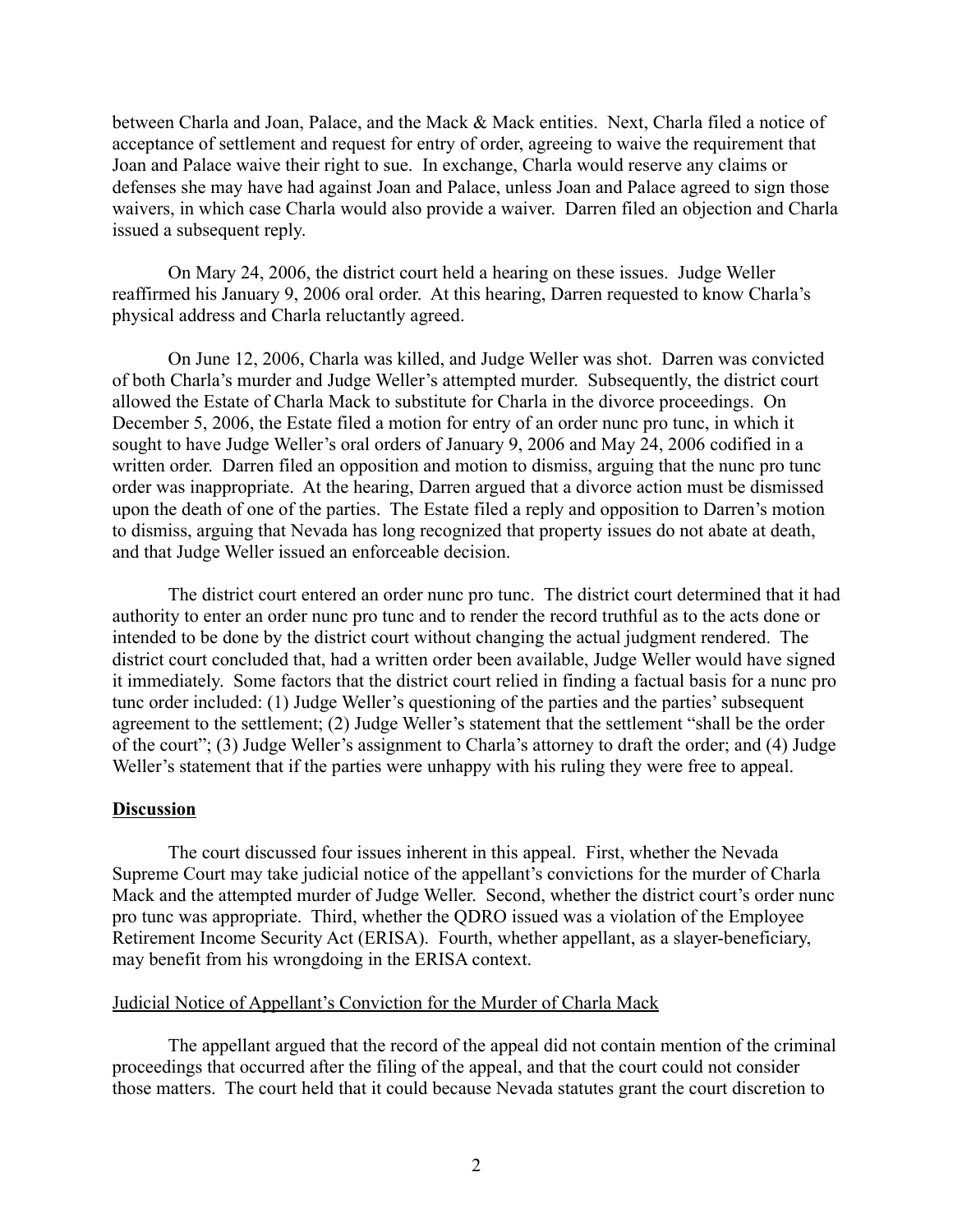take judicial notice of facts generally known or capable of verification from reliable sources,<sup>2</sup> or where the "fact is not subject to reasonable dispute."<sup>3</sup> Although the court generally will not take judicial notice of records in another case different from the one before it, this rule is flexible.<sup>4</sup> When there is a valid reason to do so, and the cases are closely related, the court will take judicial notice.<sup>5</sup> The court held that it may take judicial notice of a murder trial when the victim was in a position to gain financially from the defendant.<sup>6</sup>

#### Whether the Nunc pro Tunc Order Was Properly Granted

The appellant argues that the nunc pro tunc order was not appropriate because the Estate did not allege a clerical error, nor did the Estate seek to amend a prior judgment. The court noted that the grant of an order nunc pro tunc is within the discretion of the trial court and is reviewed for abuse of that discretion.<sup>7</sup> An order nunc pro tunc is intended "to make a record speak the truth concerning acts done," not "to supply omitted action" or "for the purpose of correcting judicial errors or omissions of the court. Nor . . . to change the judgment actually rendered . . . ."<sup>8</sup> Therefore, the court concluded, the order nunc pro tunc was proper as a means to memorialize oral records from earlier hearings, and that the district court did not abuse its discretion since this was not used to supply omitted action, to correct judicial errors or omission, or to change the judgment actually rendered.

The appellant argued that the district court erred in relying on *Koester*,<sup>9</sup> and instead should have relied on *McClintock v. McClintock*. 10 In *Koester*, the court held that a district court could relate back a divorce decree to a point before the death of a party if the facts were adjudicated during the lifetime of the parties.11 In *McClintock*, the court held that a district court abused its discretion when it entered an order nunc pro tunc to change the date of a divorce to a date prior to the decision.<sup>12</sup> Here, the court held that since the district court did not change the date the divorce decree was entered, the district court did not abuse its discretion.

The appellant also argued that the order constituted an abuse of discretion on the part of the district court for failure to apply the law to the facts shown by the record. First, the appellant claimed that the settlement agreement was invalid and unenforceable because there was no meeting of the minds as to a material term. However, the court found evidence of a meeting of the minds, as demonstrated by the canvassing of the parties. The appellant also claimed that the district court's elimination of the settlement provision calling for waivers deprived him of the benefit of the bargain. Nevertheless, the court held that the appellant acquiesced to the terms of the settlement agreement, and the agreement should be enforced.

<sup>&</sup>lt;sup>2</sup> Nev. Rev. Stat. § 47.150(1) (West, Westlaw through 2007 Sess.).

<sup>&</sup>lt;sup>3</sup> Nev. Rev. Stat. §  $47.130(2)(b)$  (West, Westlaw through 2007 Sess.).

<sup>4</sup> Occhiuto v. Occhiuto, 625 P.2d 568, 569 (1981).

<sup>5</sup> *Id. See also* State Farm Mut. Auto. Ins. Co. v. Comm'r of Ins., 958 P.2d 733, 735 (1998); Cannon v. Taylor, 493 P.2d 1313, 1314-15 (1972).

<sup>6</sup> Mack v. Estate of Mack, 125 Nev. Adv. Op. 9 at 15-16 (Mar. 26, 2009).

<sup>7</sup> Allen v. Allen, 270 P.2d 671, 672 (1954).

<sup>8</sup> Finley v. Finley, 189 P.2d 334, 336 (1948).

<sup>&</sup>lt;sup>9</sup> 693 P.2d 569 (1985).

<sup>10 138</sup> P.3d 513 (2006).

<sup>11</sup> *Koester*, 693 P.2d at 572.

<sup>12</sup> *McClintock*, 138 P.3d at 516.